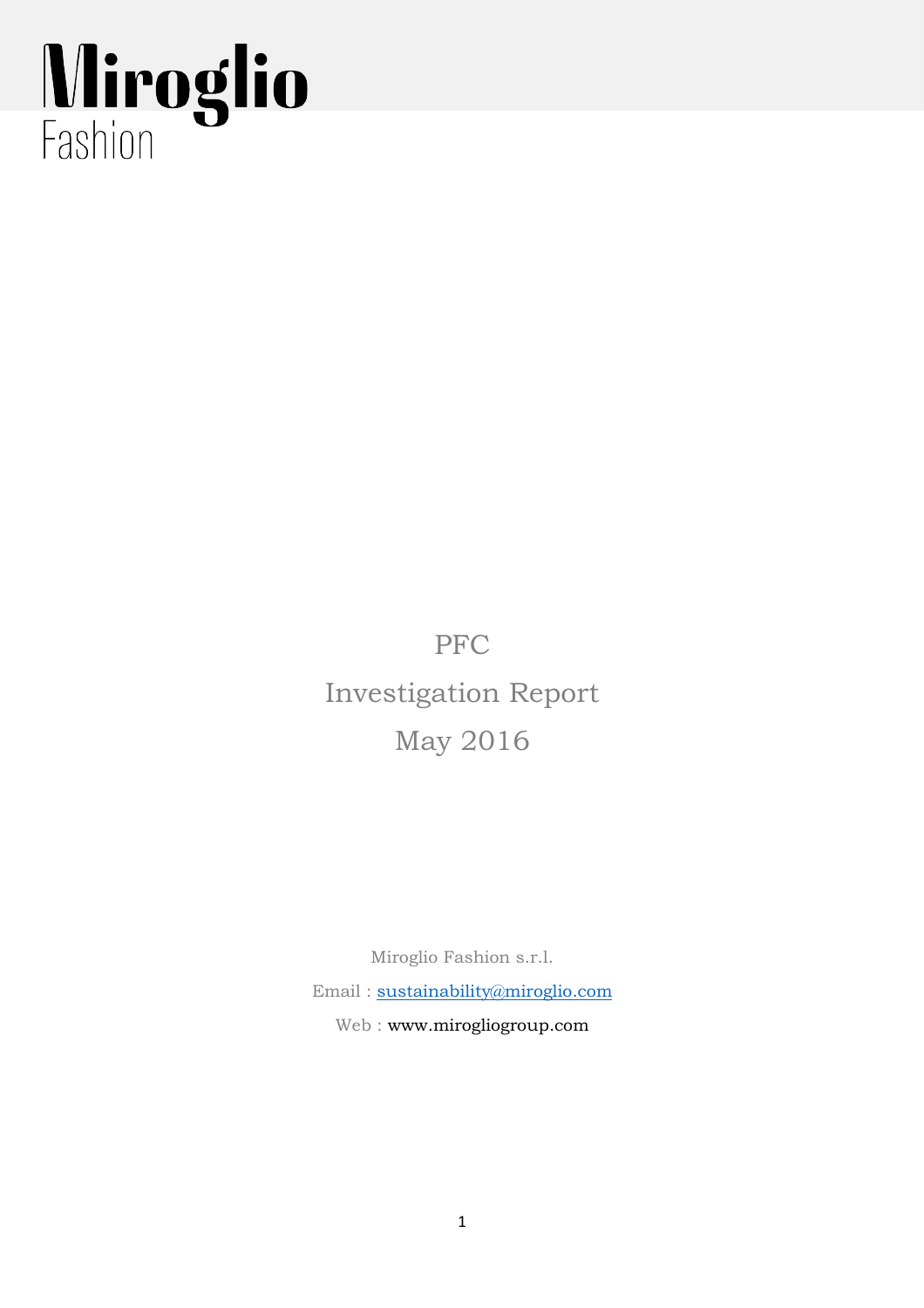# **- MIROGLIO S.P.A. GREENPEACE COMMITMENT DETOX -**

### **PFCs JULY 2016**

Miroglio Fashion, accordingly to the deadline as per Greenpeace DETOX commitment is following a path to eliminate PFC from all production processes and supply chain.

### **Perfluorinated compounds (PFCs)**

Perfluorinated compounds are synthetic substances largely used by industry for their well-known waterproof and oilproof properties.

In textile/clothing industry they are mainly used to provide waterproof properties to external fabrics in outdoor garments.

Despite their wide scale use by industries, some studies pointed out that many PFCs are difficult to dispose of, because they remain in the environment and can increase their level due to food chain contamination.

Moreover, some PFCs, once absorbed by the organism, become endocrine disruptors and may affect growth levels and hormonal reproduction.

The most known PFC is Perfluorooctane sulfonic (PFOS), a compound which is highly resistant to degradation and can be enduring into the environment for a very long time.

That compound has been included in persistent organic compounds list (POP) within Stockholm Convention.

All countries that signed DETOX commitment, including the European ones and China, are compelled to take measures in order to limit production and use of this substance.

Use and commerce of PFOS are also forbidden in some application of REACH regulation and Canadian Environmental Protection Act.

### **SCREENING RESULT**

In 2015 Miroglio Fashion, which is not a producer or distributor of waterproof garments, included in its collection only 4 of those styles (3 waterproof jackets and one k-way).

In order to comply to DETOX commitment and respect the roadmap having July 2016 as a deadline to erase PFCs, Miroglio Fashion informed all its suppliers, through written notice, about the deadline.

Later on, a social and environmental audit program has been started, with analysis about inside water and not treated wastewater, done in production sites, where wet process takes place.

We also checked samples coming from suppliers whose fibres could have caused problems, especially Polyester and Polyammide.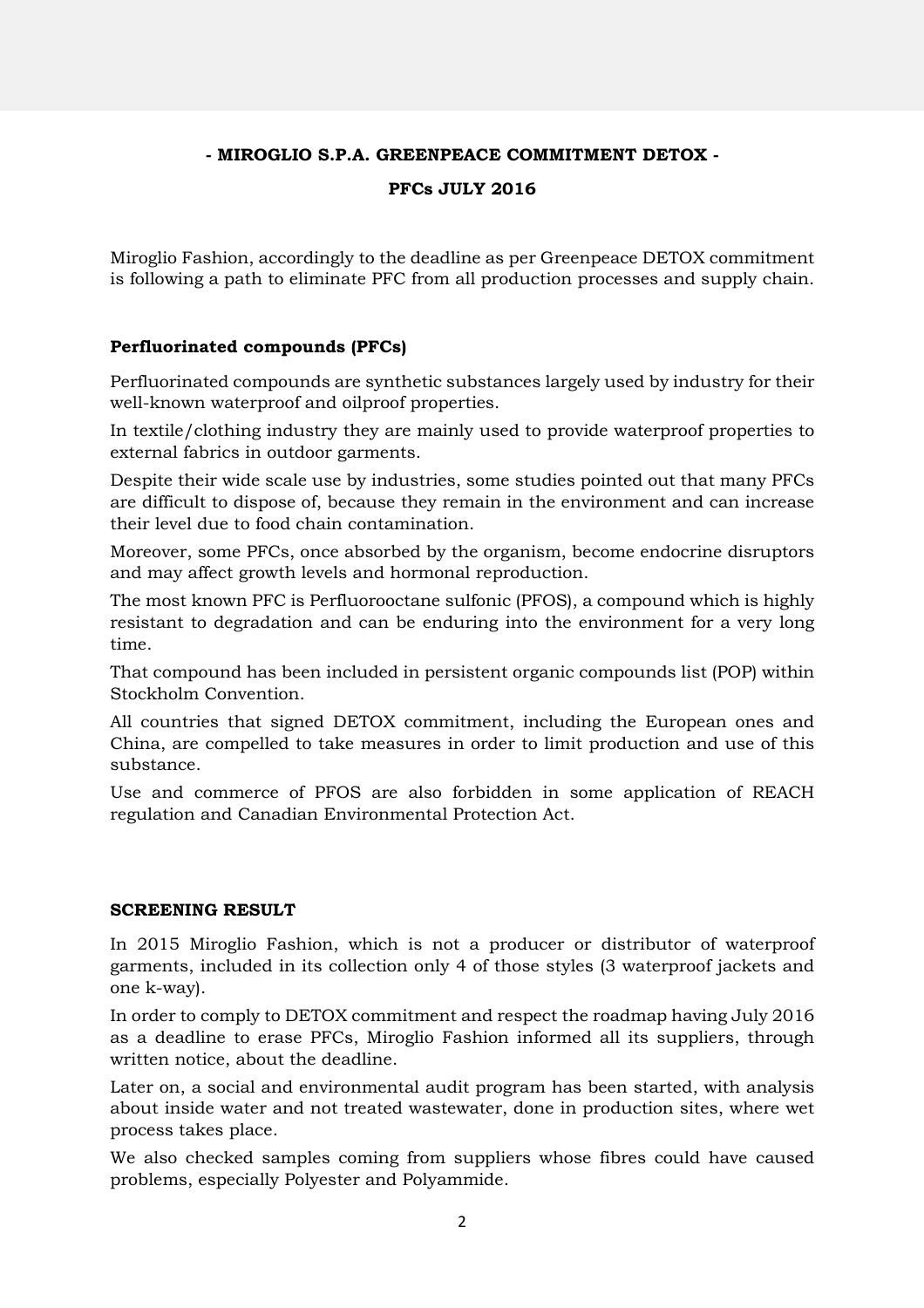We are talking about 8 companies based in Middle/Far East from which we bought 280 styles for a total amount of 450.000 garments.

The next test has been done sample checking 49 items from the same productions, which confirmed a limited contamination of raw materials and finished product.

Below you can find the results of certified test that we did at BuzziLab in Prato (Italy):

# **LEATHER JACKET**

|   |                   | SAMPLE COMPOSITION COUNTRY OF ORIGIN SUBSTANCE VALUE $(\mu g/m^2)$ |     |  |
|---|-------------------|--------------------------------------------------------------------|-----|--|
|   | ZP100             | <b>INDIA</b>                                                       | ND. |  |
| 2 | ZP <sub>100</sub> | <b>INDIA</b>                                                       | ND. |  |
| 3 | ZP <sub>100</sub> | <b>INDIA</b>                                                       | ND. |  |
| 4 | ZP100             | <b>INDIA</b>                                                       | ND. |  |

# **FABRIC JACKET**

| <b>SAMPLE</b>  | <b>COMPOSITION</b> | <b>COUNTRY OF ORIGIN</b> | <b>SUBSTANCE</b> | VALUE $(\mu g/m^2)$ |  |
|----------------|--------------------|--------------------------|------------------|---------------------|--|
| 5              | <b>PL100</b>       | <b>CHINA</b>             | <b>PFNA</b>      | 3,92                |  |
| 6              | PL100              | <b>CHINA</b>             |                  | <b>ND</b>           |  |
| $\overline{7}$ | <b>PA087EA13</b>   | <b>CHINA</b>             |                  | <b>ND</b>           |  |
| 8              | PL100              | <b>CHINA</b>             |                  | <b>ND</b>           |  |
| 9              | PL100              | <b>CHINA</b>             |                  | <b>ND</b>           |  |
| 10             | PL100              | <b>CHINA</b>             |                  | ND                  |  |
| 11             | PL100              | <b>CHINA</b>             |                  | <b>ND</b>           |  |
| 12             | PL100              | <b>CHINA</b>             | <b>FTA</b>       | 17,33               |  |
| 13             | PL100              | <b>CHINA</b>             |                  | <b>ND</b>           |  |
| 14             | PL100              | <b>CHINA</b>             |                  | ND                  |  |

### **FABRIC COAT**

|           |           | SAMPLE COMPOSITION COUNTRY OF ORIGIN SUBSTANCE VALUE $(\mu g/m^2)$ |     |
|-----------|-----------|--------------------------------------------------------------------|-----|
| 15        | PC068CO21 | <b>KOREA</b>                                                       | ND. |
| 16        | PC068CO21 | KOREA                                                              | ND. |
| <b>17</b> | PC068CO21 | <b>KOREA</b>                                                       | ND. |

### **FABRIC VEST**

|    |       | SAMPLE COMPOSITION COUNTRY OF ORIGIN SUBSTANCE VALUE $\mu$ g/m <sup>2</sup> ). |     |
|----|-------|--------------------------------------------------------------------------------|-----|
| 18 | PL100 | CHINA.                                                                         | ND. |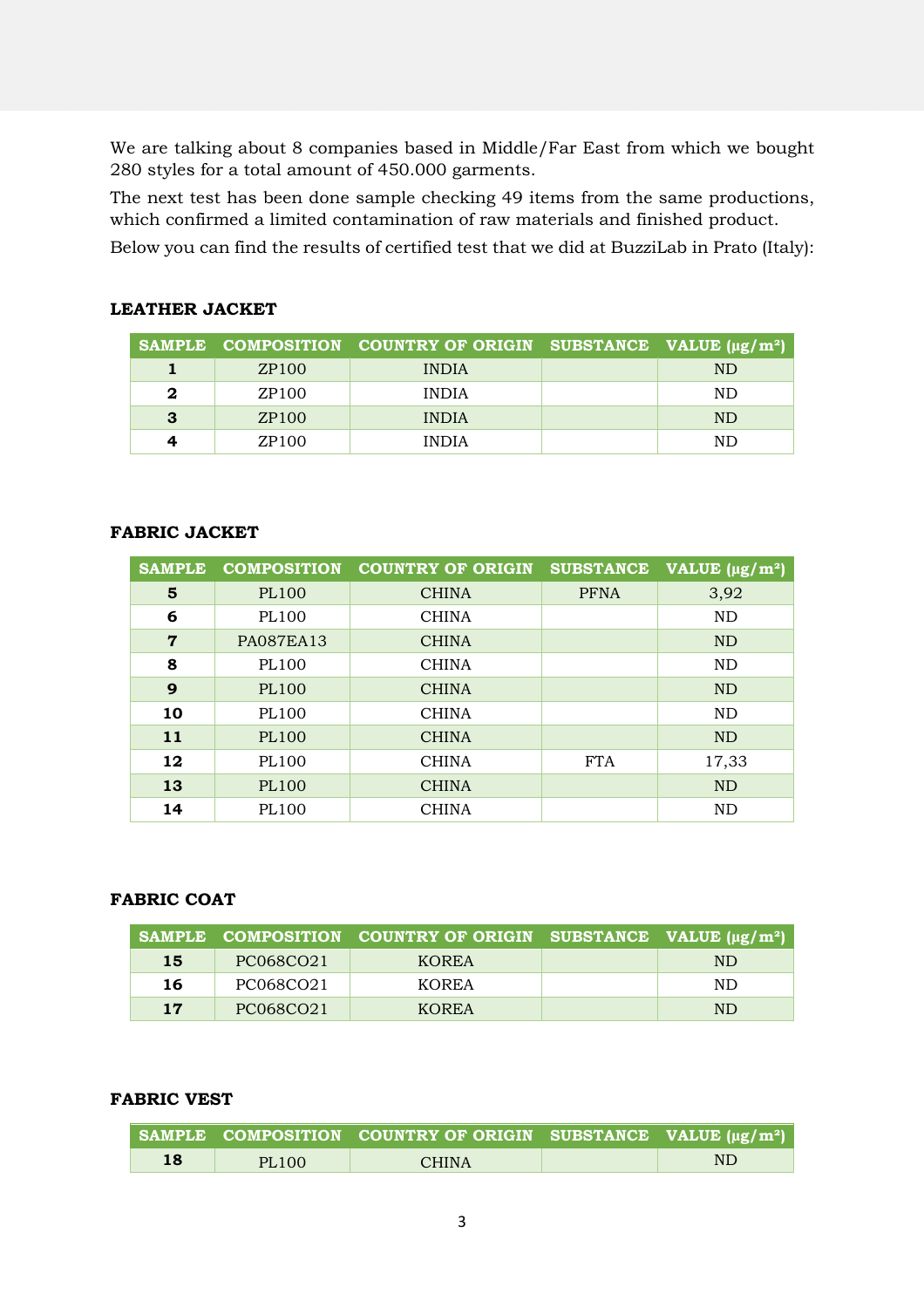### **FABRIC PADDED JACKET**

| <b>SAMPLE</b> | <b>COMPOSITION</b> | <b>COUNTRY OF ORIGIN</b> | <b>SUBSTANCE</b> | VALUE $(\mu g/m^2)$ |
|---------------|--------------------|--------------------------|------------------|---------------------|
| 19            | <b>PA100</b>       | <b>CHINA</b>             |                  | ND                  |
| 20            | PA100              | <b>CHINA</b>             | <b>FTA</b>       | 9,74                |
| 21            | <b>PA100</b>       | <b>CHINA</b>             | <b>FTA</b>       | 2,17                |
| 22            | PA100              | <b>CHINA</b>             | <b>FTA</b>       | 15,05               |
| 23            | PL057PA43          | <b>CHINA</b>             |                  | <b>ND</b>           |
| 24            | PL057PA43          | <b>CHINA</b>             |                  | ND                  |
| 25            | <b>PA100</b>       | <b>CHINA</b>             |                  | <b>ND</b>           |
| 26            | PA100              | <b>CHINA</b>             | <b>FTA</b>       | 2,85                |
| 27            | <b>PL100</b>       | <b>CHINA</b>             |                  | <b>ND</b>           |
| 28            | PL058PA42          | <b>CHINA</b>             |                  | ND                  |
| 29            | PL059PA41          | <b>CHINA</b>             |                  | N <sub>D</sub>      |
| 30            | PL058PA42          | <b>CHINA</b>             |                  | ND                  |
| 31            | <b>PL100</b>       | <b>CHINA</b>             |                  | N <sub>D</sub>      |
| 32            | PA100              | <b>CHINA</b>             |                  | ND                  |
| 33            | <b>PA100</b>       | <b>CHINA</b>             |                  | <b>ND</b>           |
| 34            | PA100              | <b>CHINA</b>             |                  | ND                  |
| 35            | <b>PA100</b>       | <b>CHINA</b>             |                  | <b>ND</b>           |

### **FABRIC DOWN JACKET REAL DOWN**

| <b>SAMPLE</b> | <b>COMPOSITION</b> | <b>COUNTRY OF ORIGIN</b> | <b>SUBSTANCE</b> | VALUE $(\mu g/m^2)$ |  |
|---------------|--------------------|--------------------------|------------------|---------------------|--|
| 36            | PL100              | <b>CHINA</b>             |                  | <b>ND</b>           |  |
| 37            | PL054PA46          | <b>CHINA</b>             |                  | ND                  |  |
| 38            | <b>PA100</b>       | <b>CHINA</b>             |                  | <b>ND</b>           |  |
| 39            | PA100              | <b>CHINA</b>             |                  | ND                  |  |
| 40            | PA100              | <b>CHINA</b>             |                  | <b>ND</b>           |  |
| 41            | PL059PA41          | <b>KOREA</b>             |                  | ND                  |  |
| 42            | PL059PA41          | <b>KOREA</b>             |                  | <b>ND</b>           |  |
| 43            | PL059PA41          | <b>KOREA</b>             |                  | ND                  |  |
| 44            | <b>PA100</b>       | <b>CHINA</b>             |                  | <b>ND</b>           |  |

# **OVERCOAT**

| <b>SAMPLE</b> | <b>COMPOSITION</b> | COUNTRY OF ORIGIN SUBSTANCE VALUE $(\mu g/m^2)$ |             |           |  |
|---------------|--------------------|-------------------------------------------------|-------------|-----------|--|
| 45            | PL100              | <b>CHINA</b>                                    |             | ND        |  |
| 46            | PL100              | <b>CHINA</b>                                    | <b>PFNA</b> | 1,53      |  |
| 47            | PL100              | <b>CHINA</b>                                    |             | ND        |  |
| 48            | PL100              | <b>CHINA</b>                                    | <b>PFOA</b> | 5,79      |  |
| 49            | PL100              | <b>CHINA</b>                                    |             | <b>ND</b> |  |